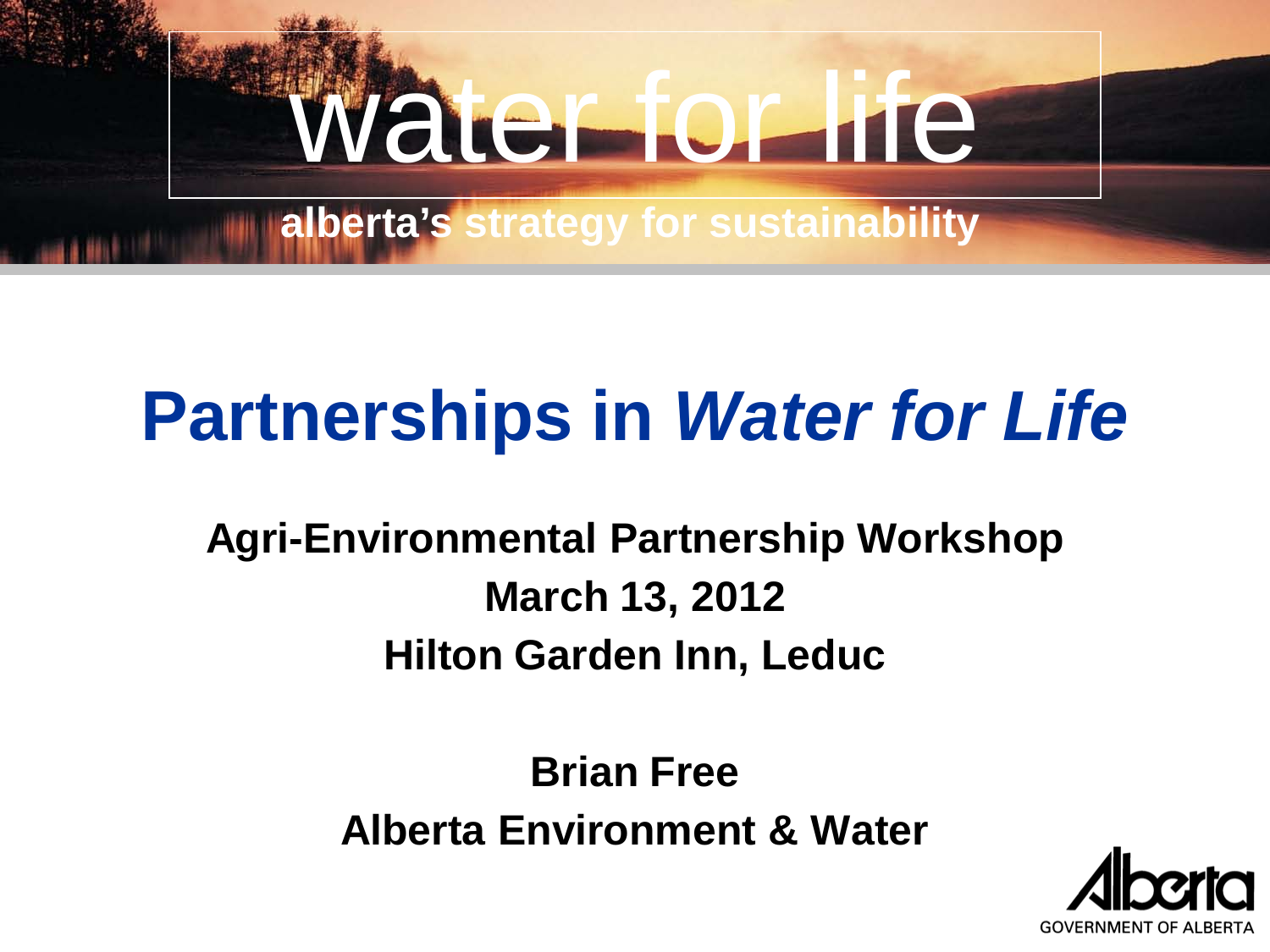### **Water: a Government Priority**

- New Premier and new Minister
- New department name
- New Minister's mandate



water for life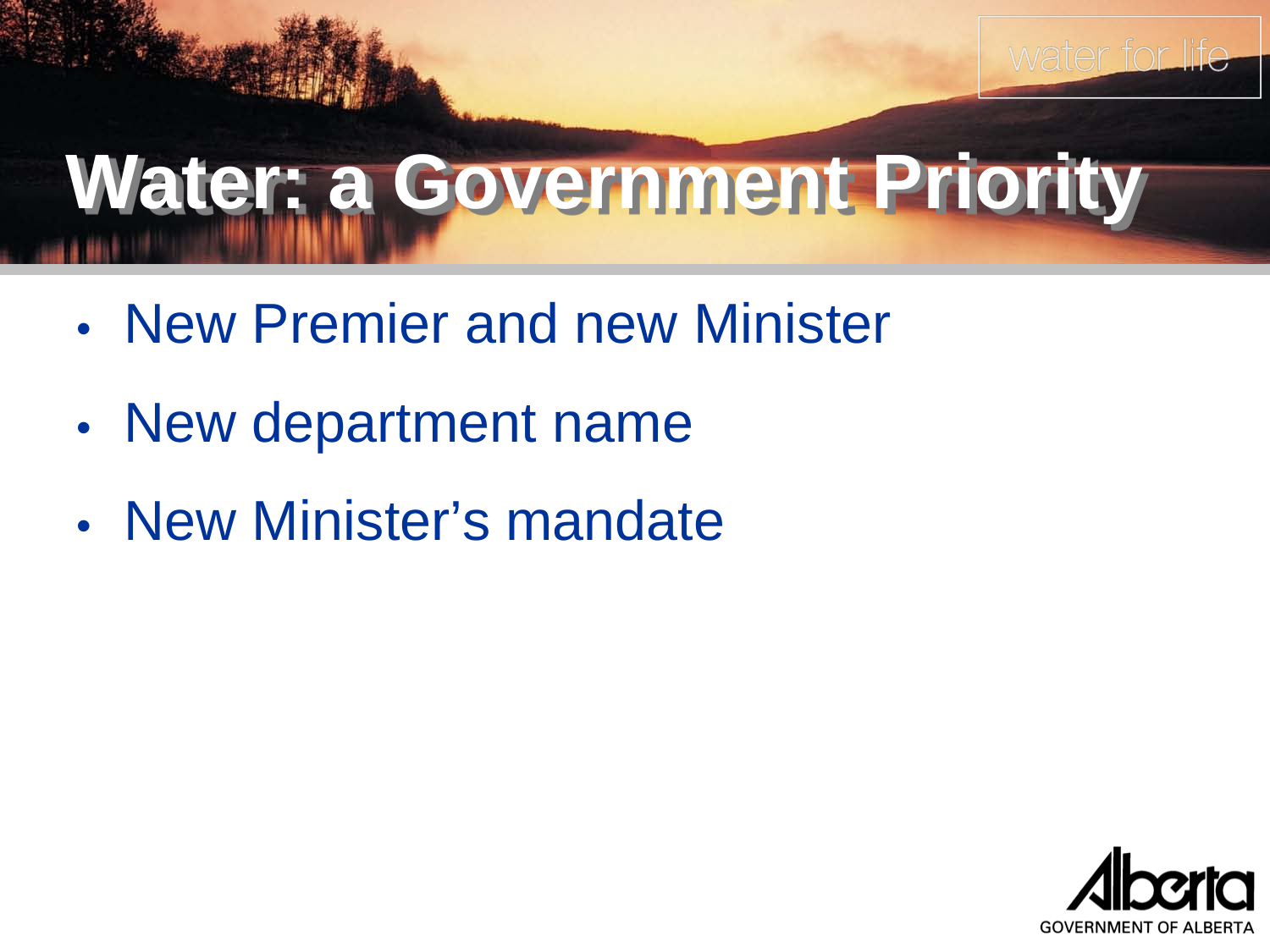

Goals: "*Albertans are assured*…."

- Their drinking water is safe
- Aquatic ecosystems are maintained & protected
- Water is managed effectively to support sustainable economic development

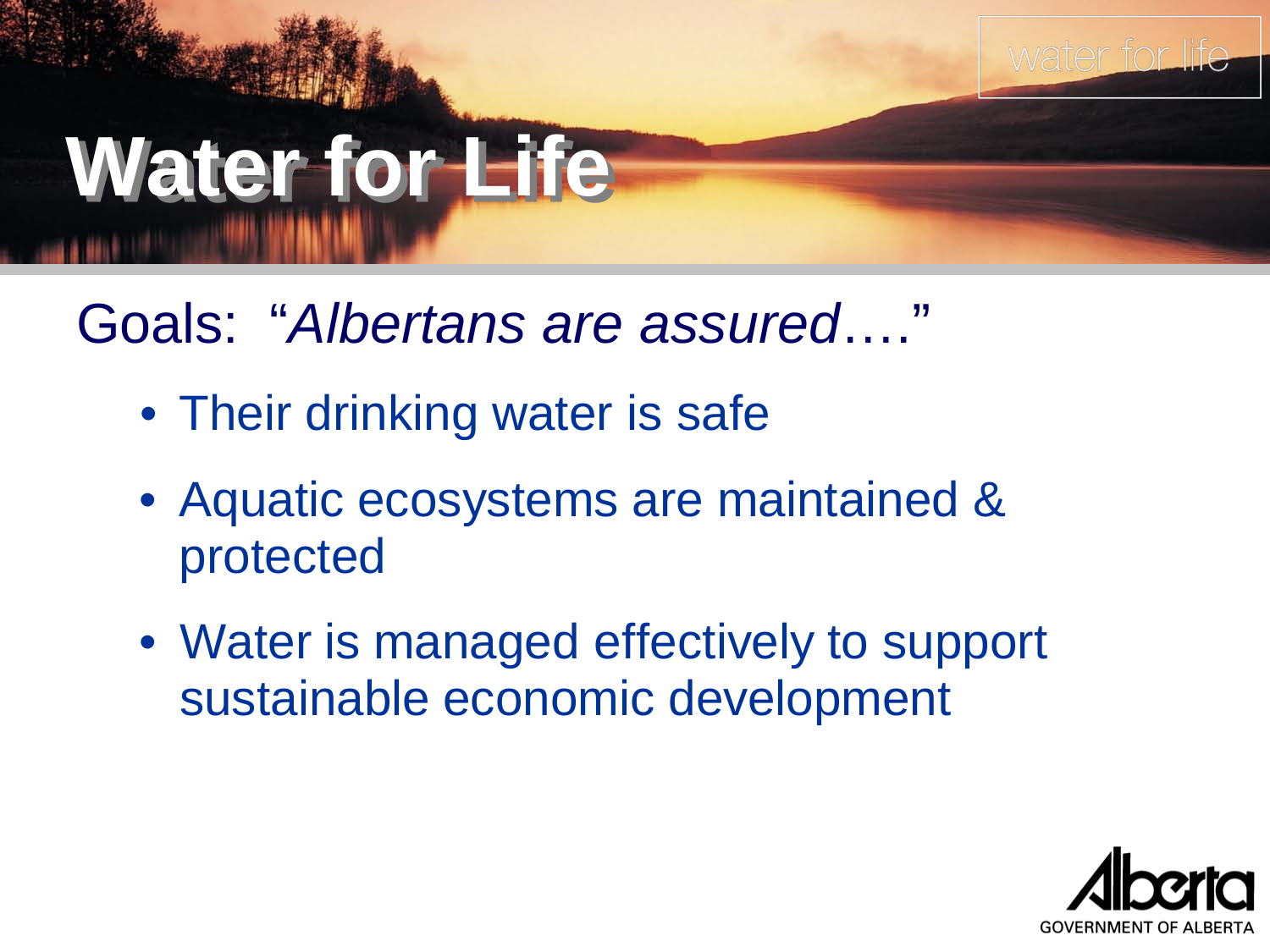

## **Water for Life**

#### Key Directions:

- Access to knowledge
- All sectors adopt a water conservation ethic
- *Water for Life* **partners are empowered, informed and fully engaged in watershed stewardship**

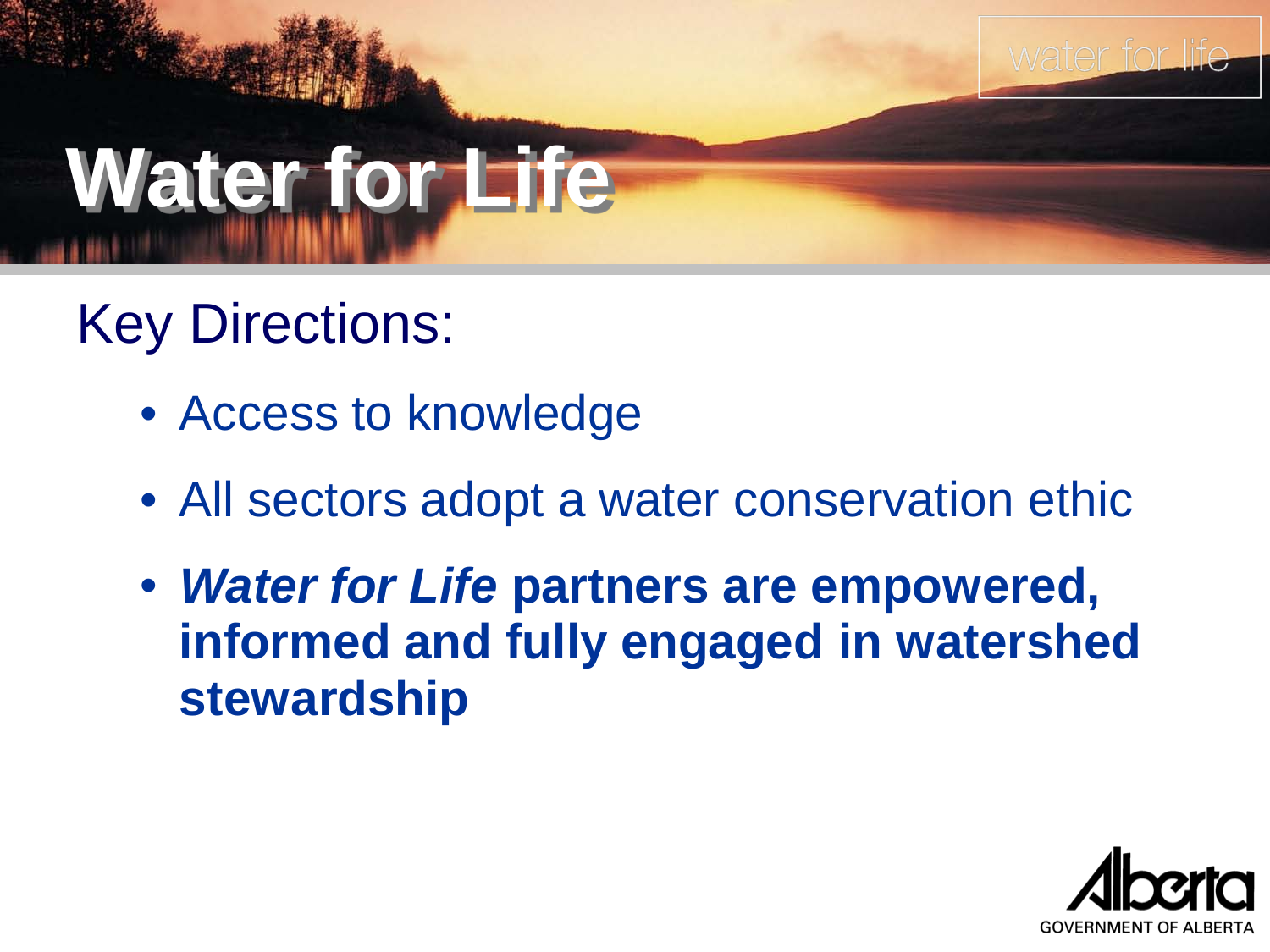

## **Water for Life Partnerships**

### **Partnership approach strives to…**

- Use a shared governance model
- Seek consensus in decision-making
- Focus on shared interests not positions
- Be watershed-focused and adaptive
- Make recommendations to both land & water managers
- Use the authority and capacity of its members

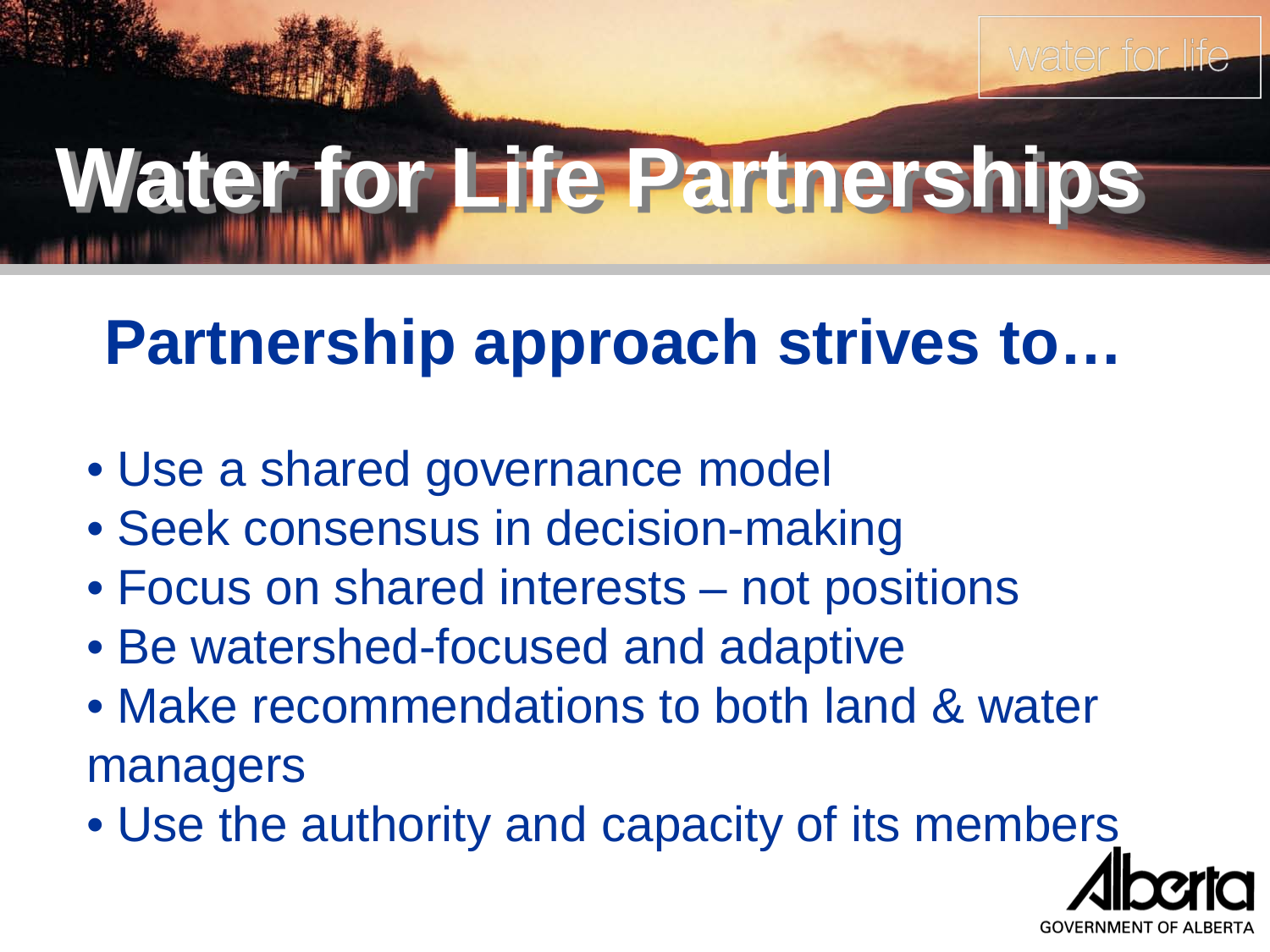

## **Water for Life Partnerships**

### **Alberta Water Council**

• Provincial policy

#### **Watershed Planning and Advisory Councils**

• Regional watershed planning

#### **Watershed Stewardship Groups**

• Local watershed activities

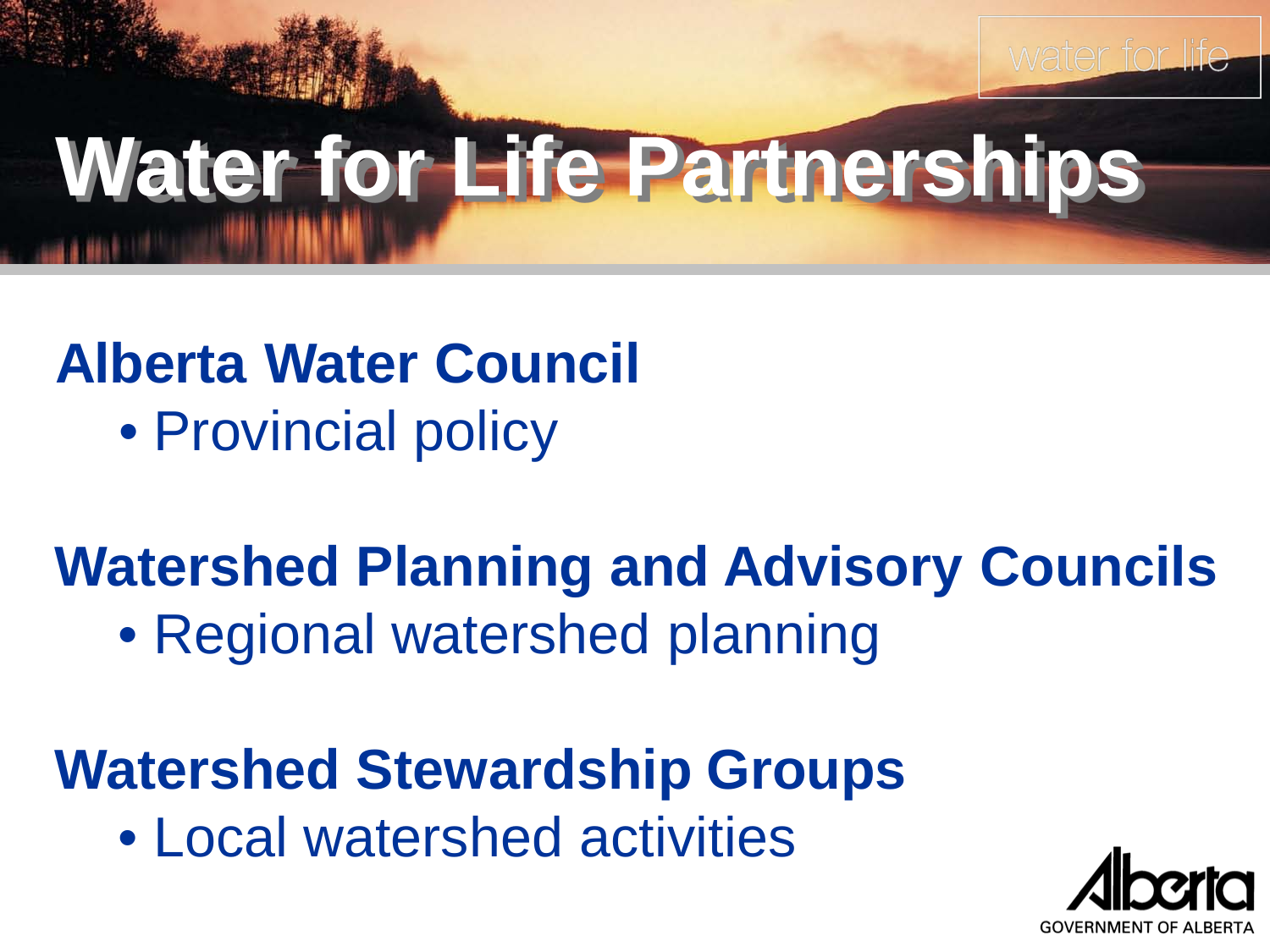

### **Alberta Water Council**

#### **Mission**

A multi-stakeholder partnership that provides leadership, expertise and sector knowledge to engage and empower industry, nongovernmental organizations, and governments to achieve the outcomes of the *Water for Life* strategy.

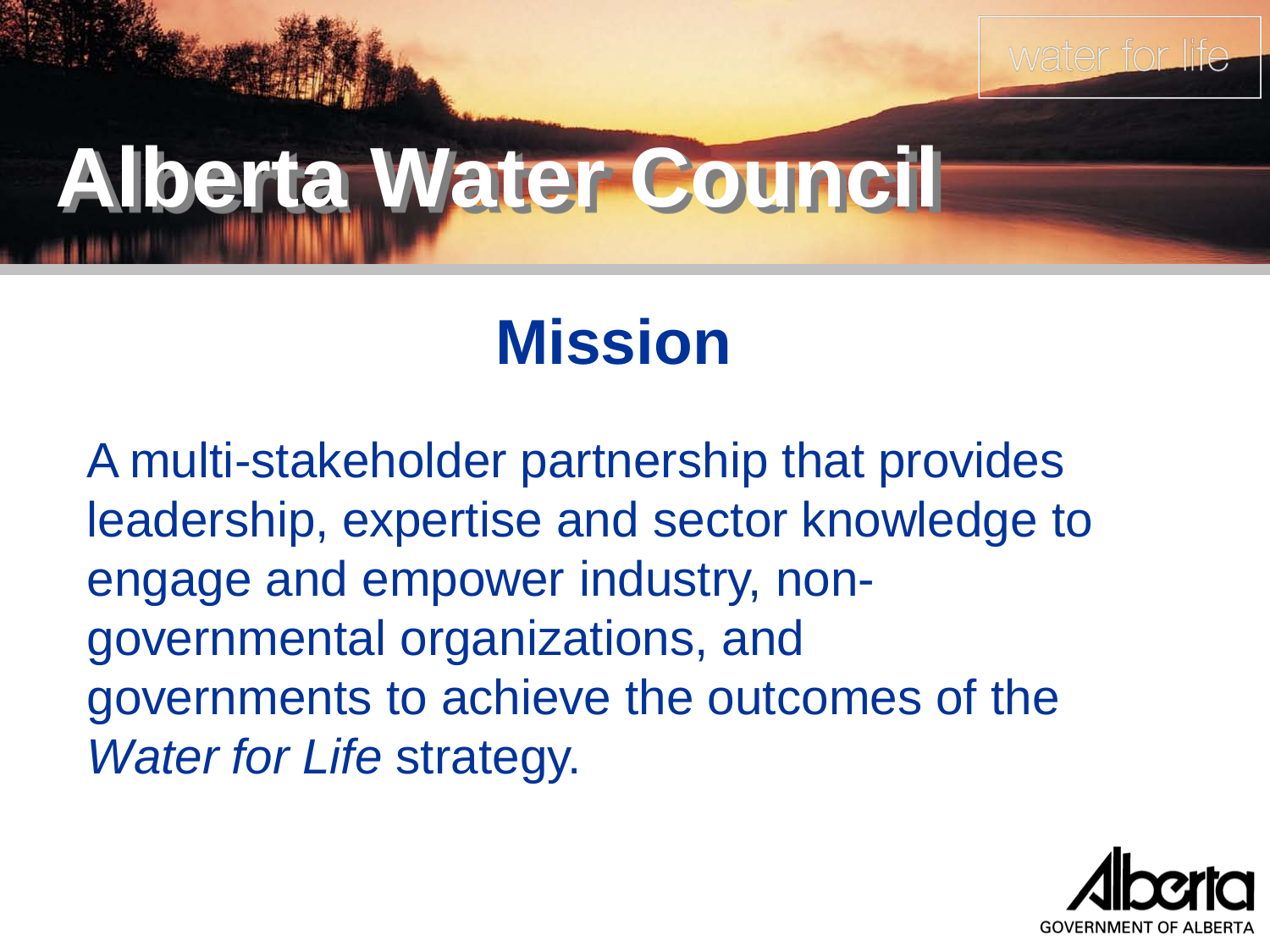

### **Alberta Water Council**

### **Multi-Stakeholder**

25 sectors;

- Irrigation, cropping, livestock
- 5 departments plus Alberta Innovates
- Large urban, small urban, rural and Metis **Settlements**
- WPACs, environmental groups, groups associated with fisheries, wetlands, and lakes

• Chemical & petrochemical, oil & gas, mining, forestry, power generation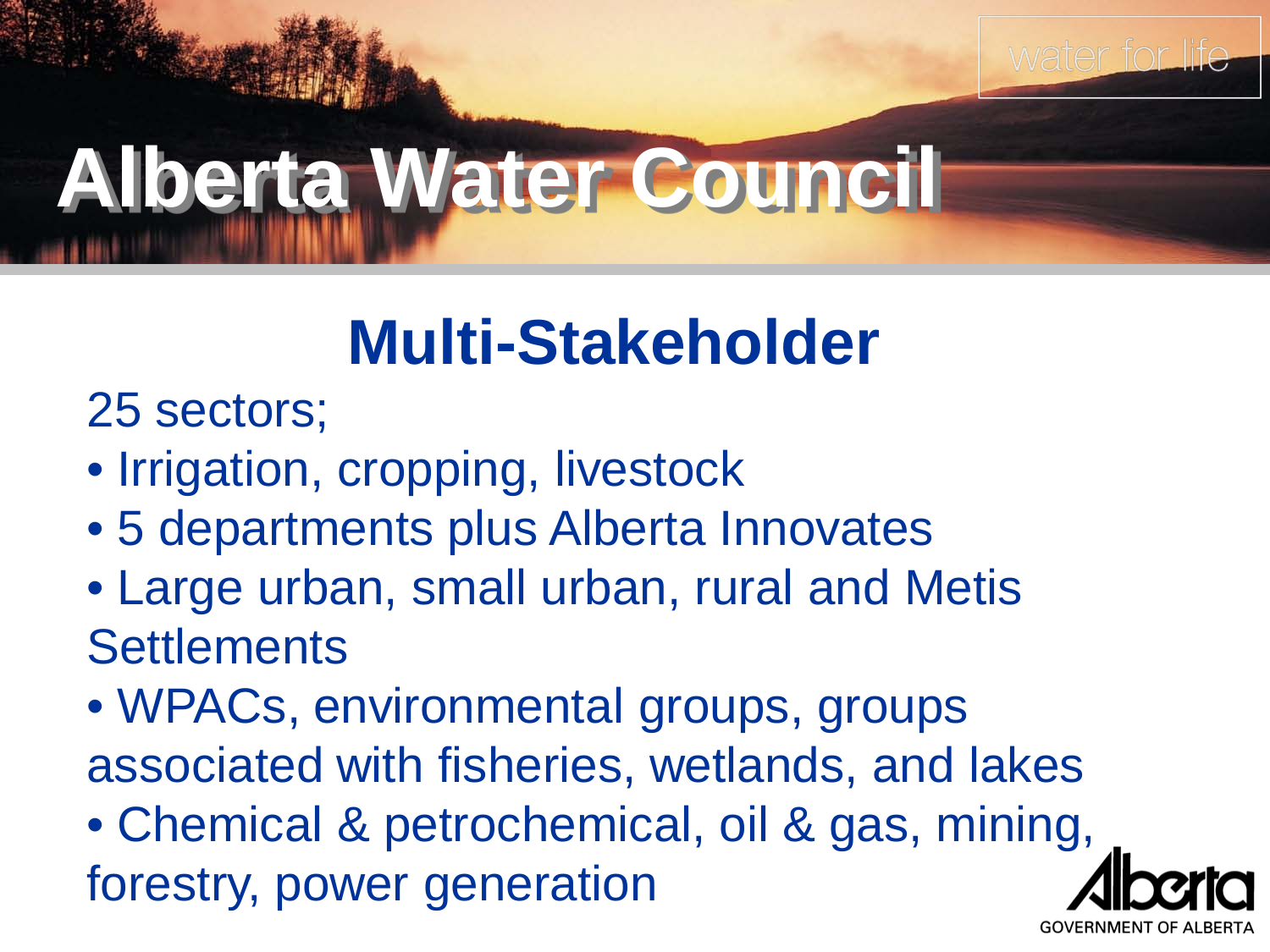### **Watershed Planning and Advisory Councils (WPACs)**

To engage governments, stakeholders, other partnerships and the public in watershed assessment and watershed management planning, considering existing land and resource management planning processes and decision-making authorities.

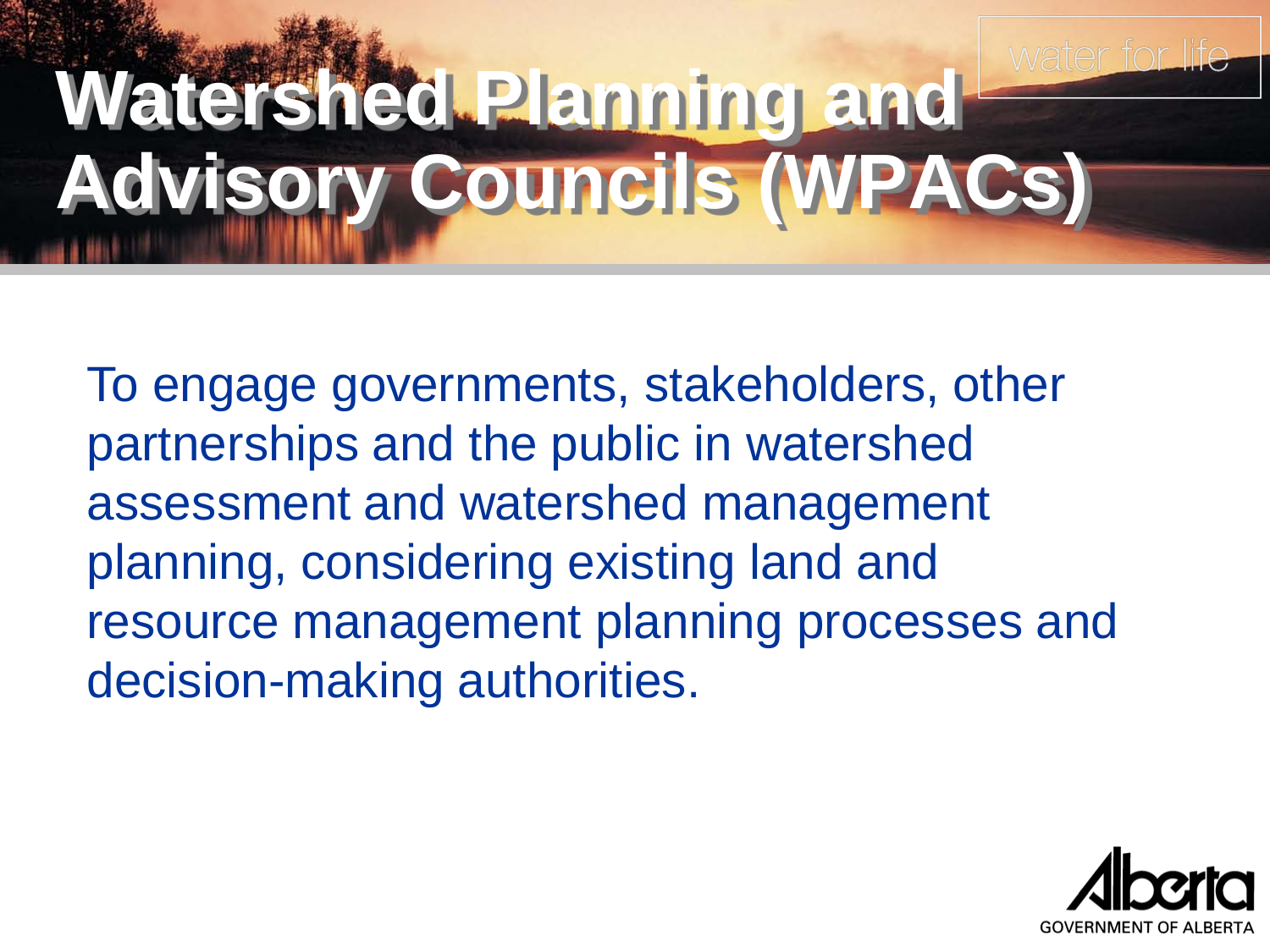## **Watershed Planning and Advisory Councils**



**Mighty Peace Watershed Alliance Lesser Slave Watershed Council Athabasca Watershed Council Beaver River Watershed Alliance North Saskatchewan Watershed Alliance Battle River Watershed Alliance Red Deer River Watershed Alliance Bow River Basin Council Oldman Watershed Council South East Alberta Watershed Alliance Milk River Watershed Council Canag** 

**GOVERNMENT OF ALBERTA**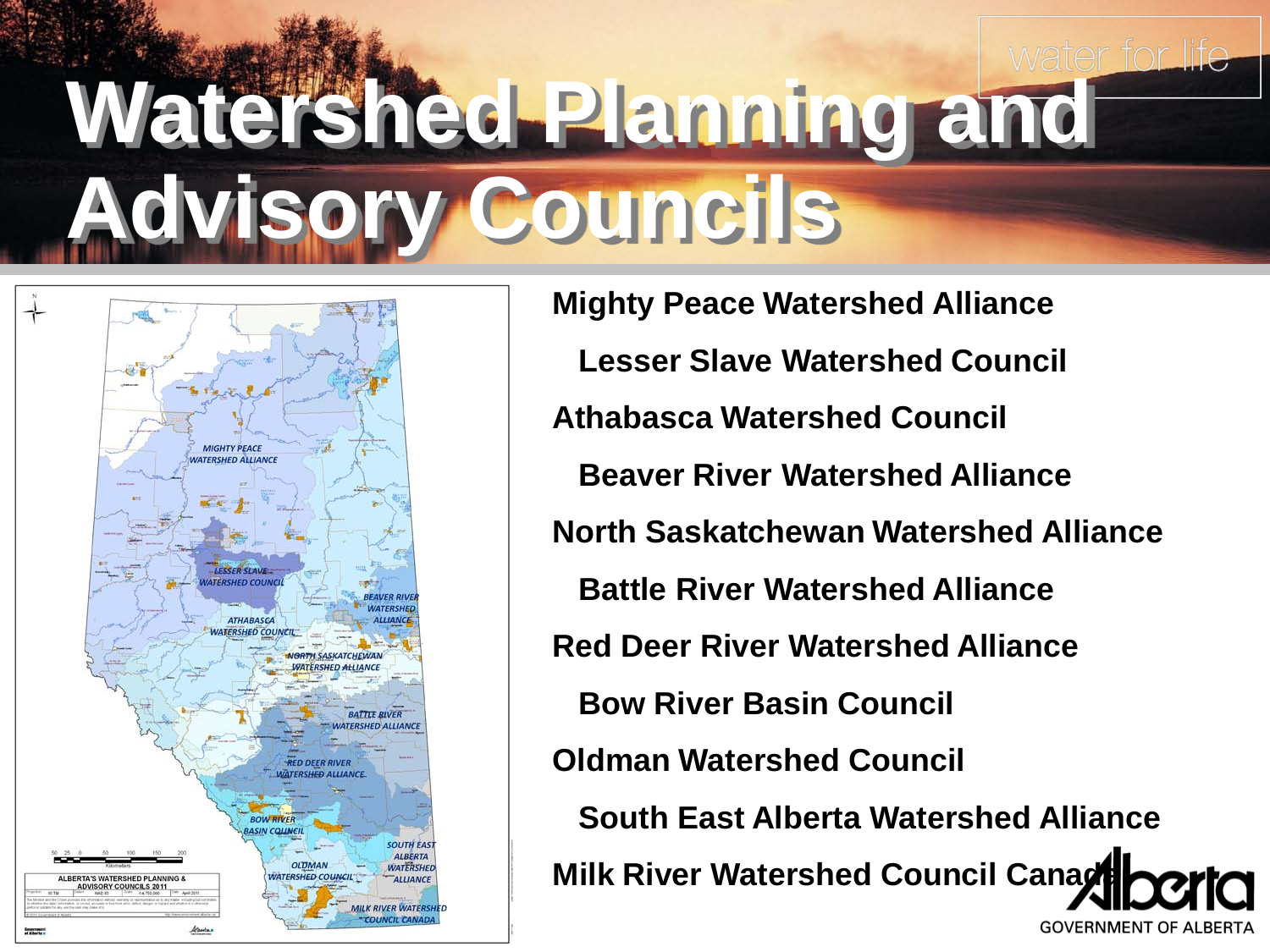## **Watershed Planning and Advisory Councils**

- Designated by Alberta Environment & Water
- Independent, non-profit organizations
- Multi-sector and consensus-based
- Assess the condition of their watershed, and
- Prepare plans to address watershed issues.
- Also conduct education and stewardship activities throughout their watershed.

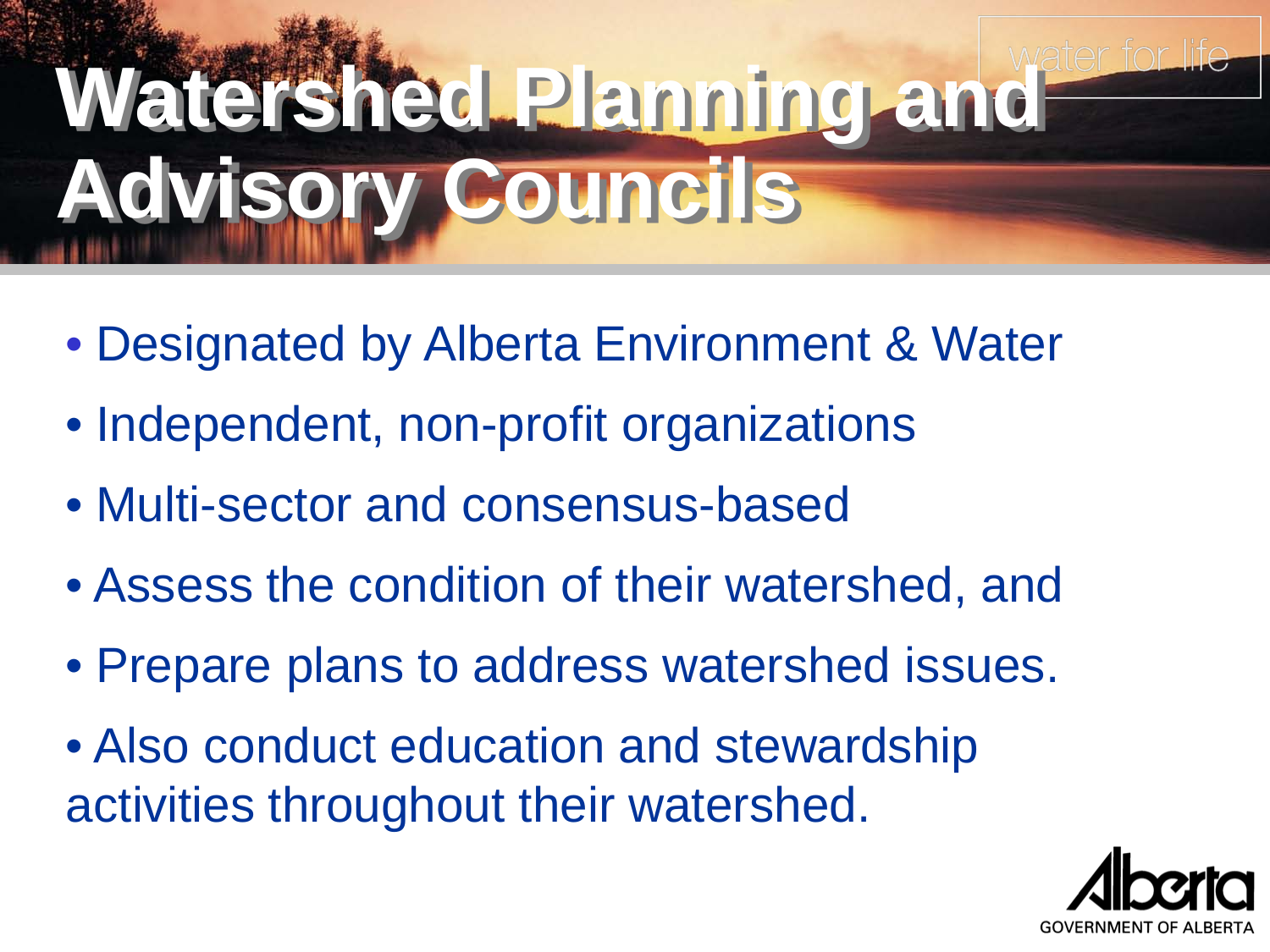

# **WPAC activities:**

- State of the Watershed assessment & reporting
- Watershed management planning

#### **In addition – WPACs will work towards…**

- Developing best management practices
- Fostering stewardship activities
- Sharing knowledge with users of the water resource

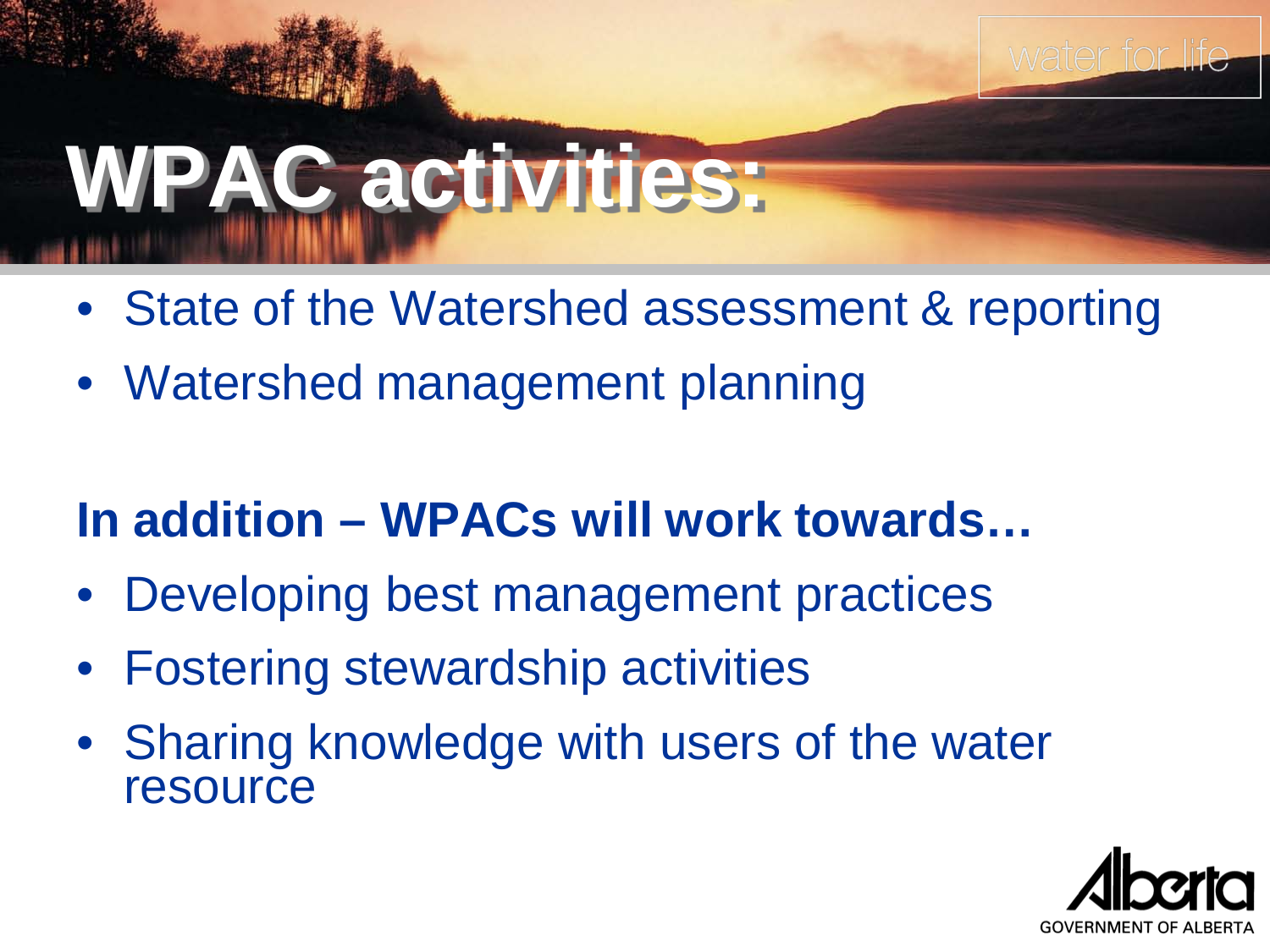## **Watershed Planning and Advisory Councils**

• Typically include representatives of provincial, municipal and federal governments, important industrial sectors, conservation groups, and aboriginal communities.

•They engage watershed residents in their work and seek consensus on solutions to watershed issues.

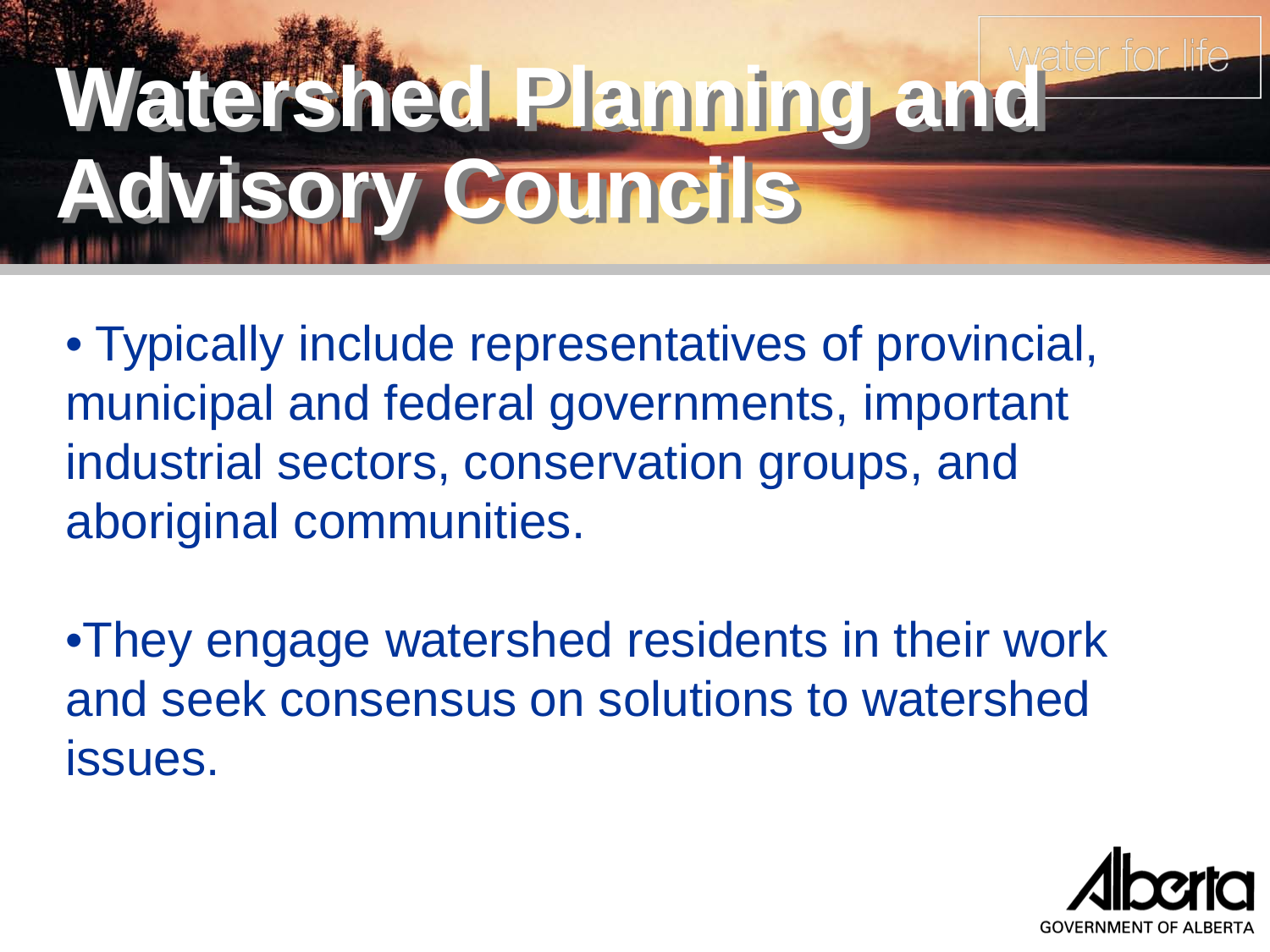# **Watershed Stewardship Groups**

- Over 140 grass-roots organizations
- Not officially designated by Alberta Environment & Water.
- Not necessarily multi-stakeholder, consensusbased organizations.
- Funded through the Watershed Stewardship Grant Program of the Land Stewardship Centre of Canada

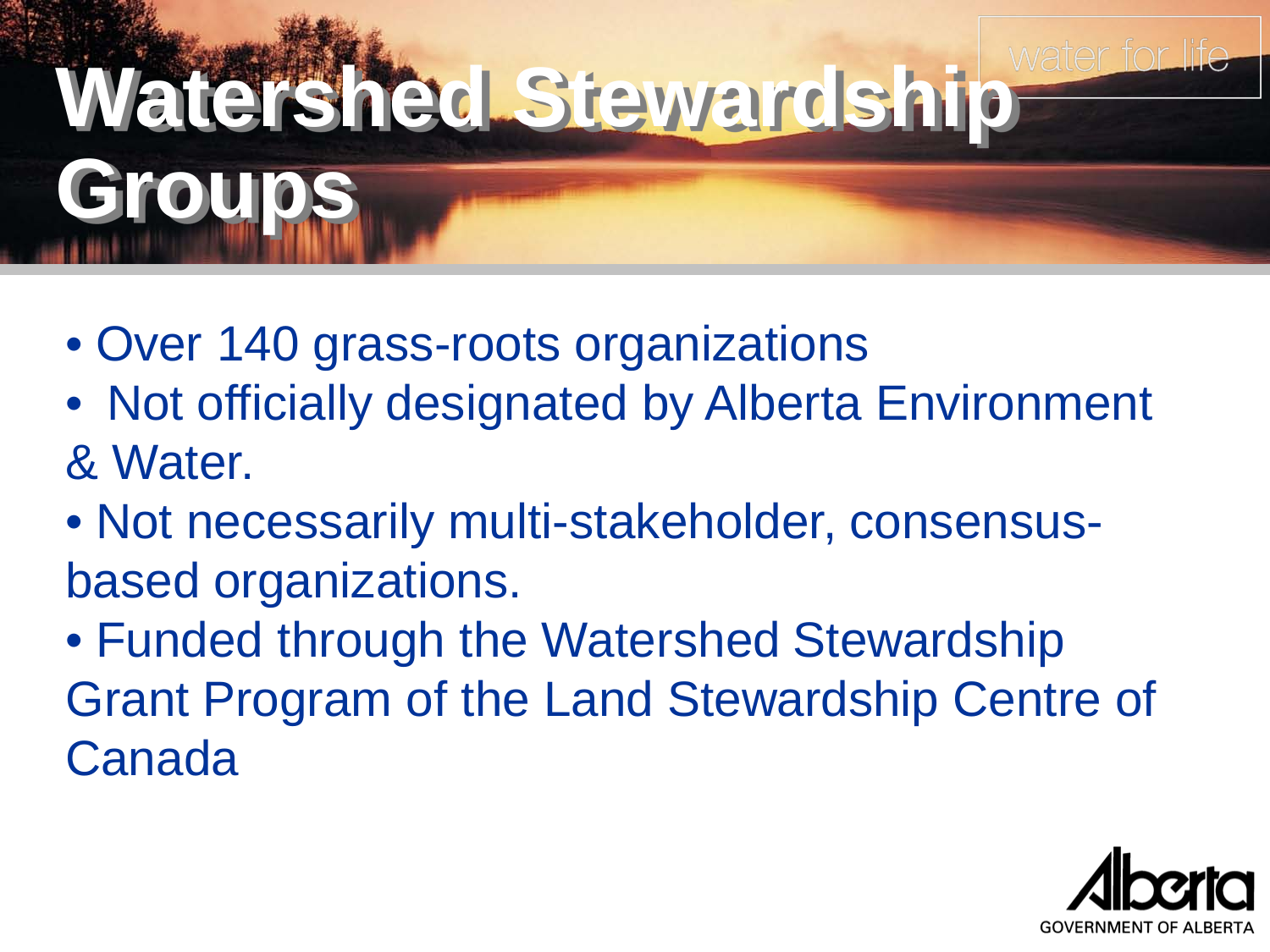# **Watershed Stewardship Groups**

- Work in support of watershed stewardship and the goals of Water for Life
- Can be focused on improving the conditions of a local lake or river, conducting environmental monitoring projects, shoreline clean-up, education and community events.
- Can produce lake or watershed assessments and plans, like a WPAC.

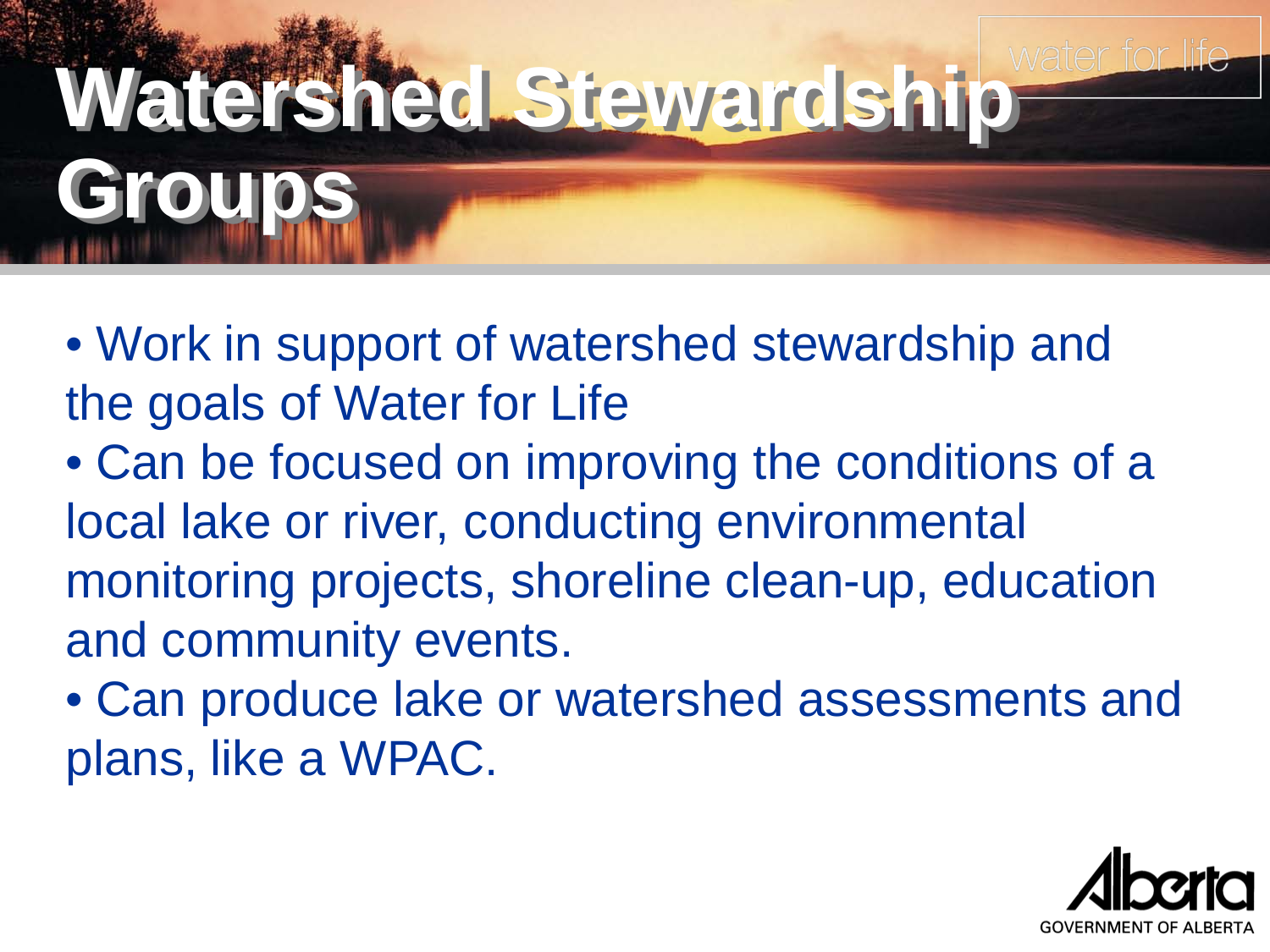## **Conclusion**

- *Water for Life* partnerships continue to be a success.
- The Alberta Government remains very committed to this approach to watershed management



water fo